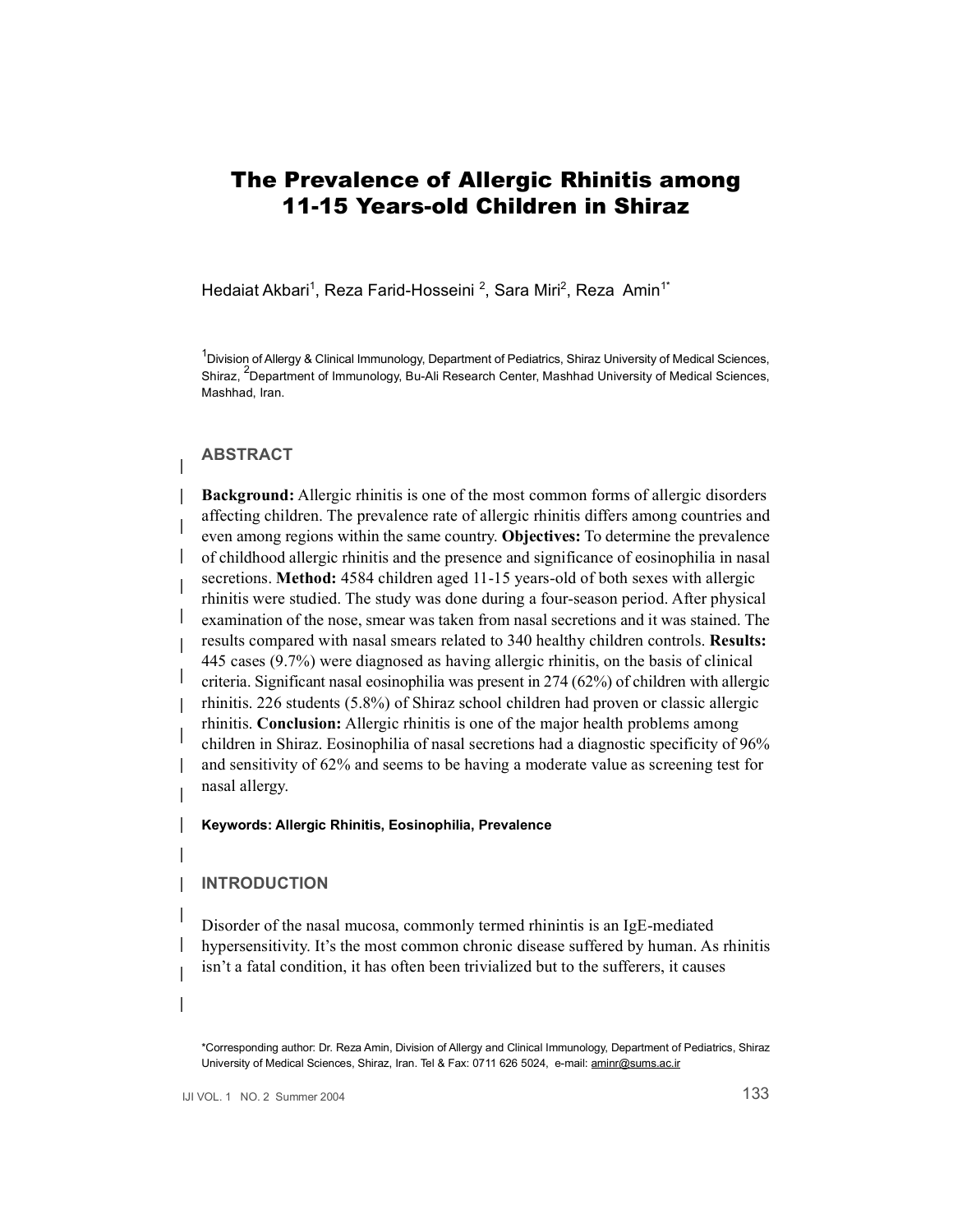#### Allergic Rhinitis in Shiraz

 $\mathbb{R}$ considerable morbidity. In infancy, it may contribute to difficulties during feeding and sucking and in childhood, it may contribute to disturbances of sleep and day time concentration, lack of productivity in school, work or sport and social ostracism. It may lead to complications such as sinusitis or otitis media with effusion (1-2). Allergic rhinitis has a tendency to be familial and it is induced by exposure to the allergens that cause sneezing, rhinorrhea, nasal pruritus and obstruction. The most common allergens include pollens of grasses, weed and trees, animal dander, house-dust mites. When nasal symptoms last for several months, allergic rhinitis should be certainly considered. Positive nasal smear cytology for eosinophils is often found in these patients (3-4). Epidemiological studies have shown an increasing rate in the prevalence of allergic rhinitis in the last 20-30 years (5). The onset of allergic rhinitis occurs most commonly at late childhood or adolescence and its incidence remains constant during young adulthood (6). The current study was designed to determine the prevalence of allergic rhinitis among 11-15- years old children of both sexes in four seasons in Shiraz.

# **PATIENTS AND METHODS**

We surveyed 4584 children aged 11-15 years-old of both sexes with allergic rhinitis. They were selected from 8 schools in Shiraz during a four-season period. The selection was as cluster and simple random sampling and about 150 children were studied in each school. A questionnaire about symptoms of rhinitis (rhinorrhea, obstruction, sneezing and nasal pruritus) was completed by children or their parents. Examination of nasal cavity was performed by anterior rhinoscopy (nasal speculum); color and swelling of the mucosa, the presence of nasal secretion and transverse crease of external nose was evaluated. Nasal smear was taken and then Wright staining was done. The classification of nasal smears for eosinophils and neutrophils was according to the following semi-quantitive scale:

Normal  $(+1)$ ; <10 cells/ High Power field (HPF) or <5% of HPF

Mild  $(2+)$ ; 10-30 cells/HPF or small clumps

Moderate  $(+3)$ ; numerous cells or large clumps, not covering the entire microscopic field.

Marked  $(+4)$ ; numerous cells or large clumps, but covering the entire microscopic field. When 10 or more cells (eosinophils or neutrophils) were seen in any 2 separate HPF, the slide was graded as positive for these cells. According to the questionnaire (after excluding the infectious rhinitis), those with nasal symptoms, were suspected to have allergic rhinitis, those who had one symptom and one of the following signs: nasal mucosal color change (bluish or whitish), wetness or swelling of mucosa and nasal crease, labeled clinical allergic rhinitis and those who had two nasal symptoms for longer than 2 weeks and positive findings in physical exam with nasal smear 2+ or more, were identified as proven allergic rhinitis.

Data were analyzed for statistical significance by chi-square test. A significant value occurred when the 95% confidence interval of y did not include zero  $(P \le 0.05)$ .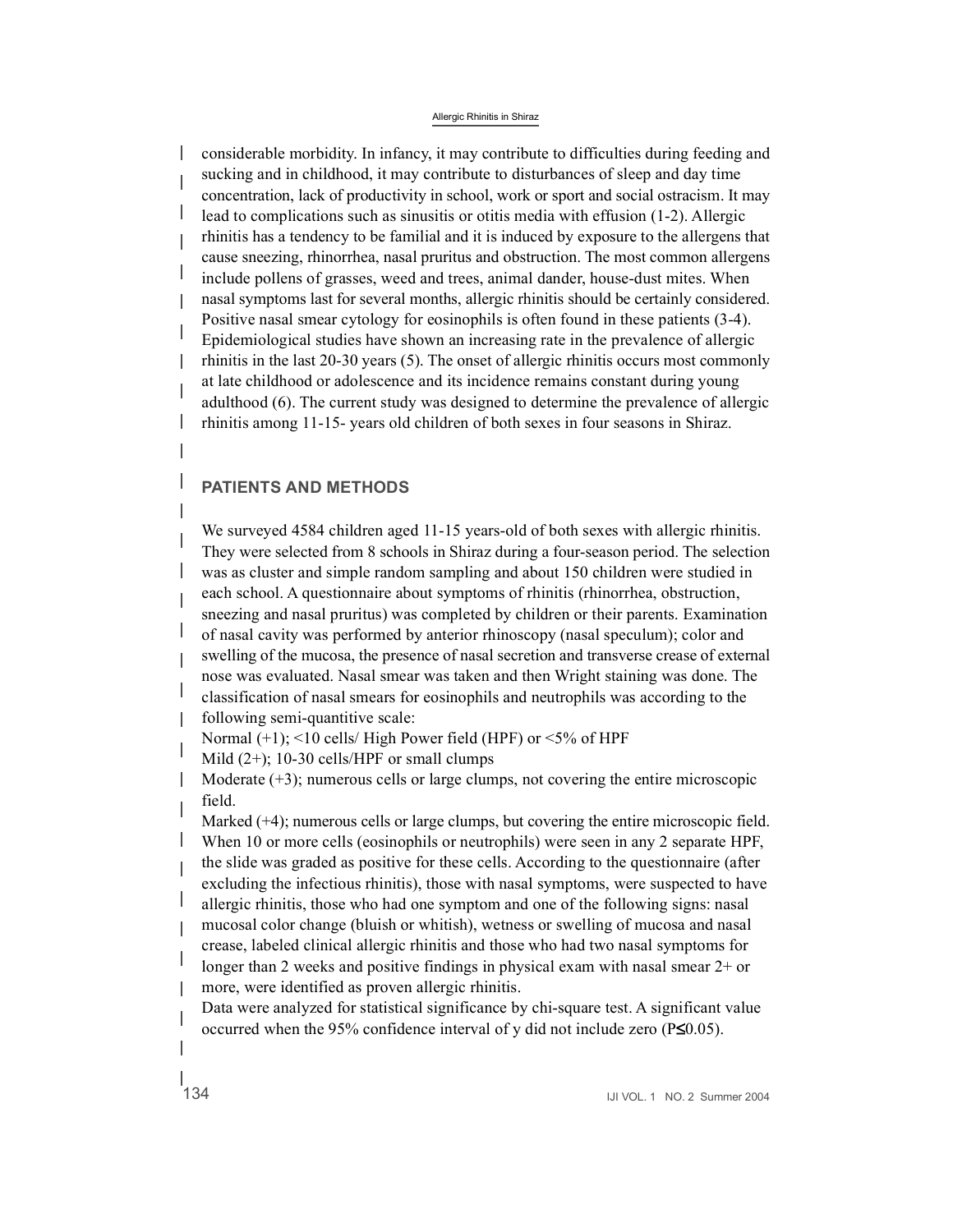Akbari H. et al.

## **RESULTS**

In the questionnaires, 22% of the students reported that they had symptoms of allergic rhinitis. But according to the clinical criteria that was mentioned before, 445 children (9.7%) had clinical allergic rhinitis. 62% of this group of children had significant eosinophilia in nasal smears. 226(5.8%) of children at late childhood, had classic or proven allergic rhinitis. In our study, allergic rhinitis occurred slightly more in male than female. It was more common in older children (Fig. 1) and it occurred more in spring and summer (Fig. 2).

Rhinorrhea (85%) and nasal obstruction (65%) were more frequent symptoms of clinical allergic rhinitis but in proven cases, the color change of nasal mucosa (88%) and mucosal swelling (60%) were more common signs (Table 1). There was no significant difference in age, sex or season in nasal symptoms and signs distribution. The signs were more important than symptoms in diagnosis of allergic rhinitis. 52% of children with allergic rhinitis had pale mucosa, 36% had violaceous and 12% had normal mucosal color. Smear eosinophilia ( $\geq 2+$ ) in allergic rhinitis (62%) were significantly higher than control group (4%) (P<0.002). Smear eosinophilia for suspected, clinical and proven allergic rhinitis were 28%, 62% and 100% respectively. Among the symptoms and signs of the nasal allergy, nose rubbing, sneezing and swollen turbinate had significant relationship with eosinophils (P<0.01). Smear neutrophilia (**m**2+) in allergic rhinitis (43%) was less important than smear eosinophilia (62%).

# **DISCUSSION**

Our study was the first epidemiological survey of the prevalence of childhood allergic rhinitis in Iran (Shiraz). This study revealed that allergic rhinitis was clinically present in 9.7% and as proven by nasal eosinophilia in 5.8% of children. The total number of cases in this study was more than other studies. As in the other studies (2,3,4), we used clinical criteria for identification of subjects with nasal allergy. But for confirmation,

|  | Symptoms & signs        | <b>Suspected</b><br>No. (%) | <b>Clinical</b><br>No. (%) | Proven<br>No. (%) |  |
|--|-------------------------|-----------------------------|----------------------------|-------------------|--|
|  |                         |                             |                            |                   |  |
|  | <b>Rhinorrhea</b>       | 587(55)                     | 378(85)                    | 208(92)           |  |
|  | <b>Obstruction</b>      | 598(56)                     | 289(65)                    | 190(84)           |  |
|  | Sneezing                | 438(41)                     | 240 (54)                   | 151(67)           |  |
|  | Itching                 | 363(34)                     | 191(43)                    | 101(45)           |  |
|  | Color change            | 239(22)                     | 221(50)                    | 199(88)           |  |
|  | <b>Mucosal swelling</b> | 164(15)                     | 151(34)                    | 135(60)           |  |
|  | <b>Nasal wetness</b>    | 133 (12)                    | 120(27)                    | 106(47)           |  |
|  | <b>Nasal crease</b>     | 33(3)                       | 31(7)                      | 27(12)            |  |
|  | <b>Total</b>            | $N = 1068$                  | $N = 445$                  | $N = 226$         |  |

Table1. The frequency of nasal signs and symptoms in school children with allergic rhinitis in Shiraz.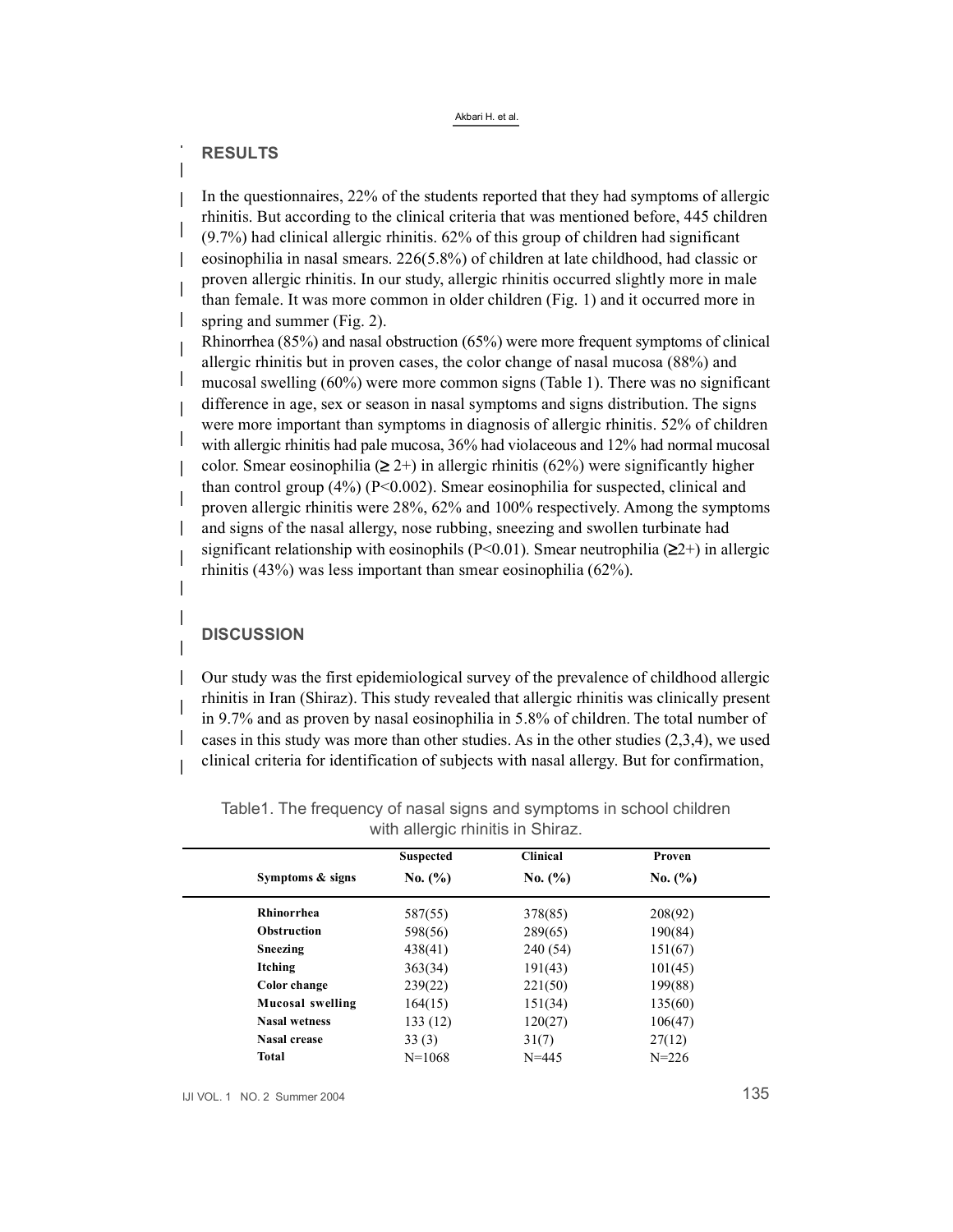